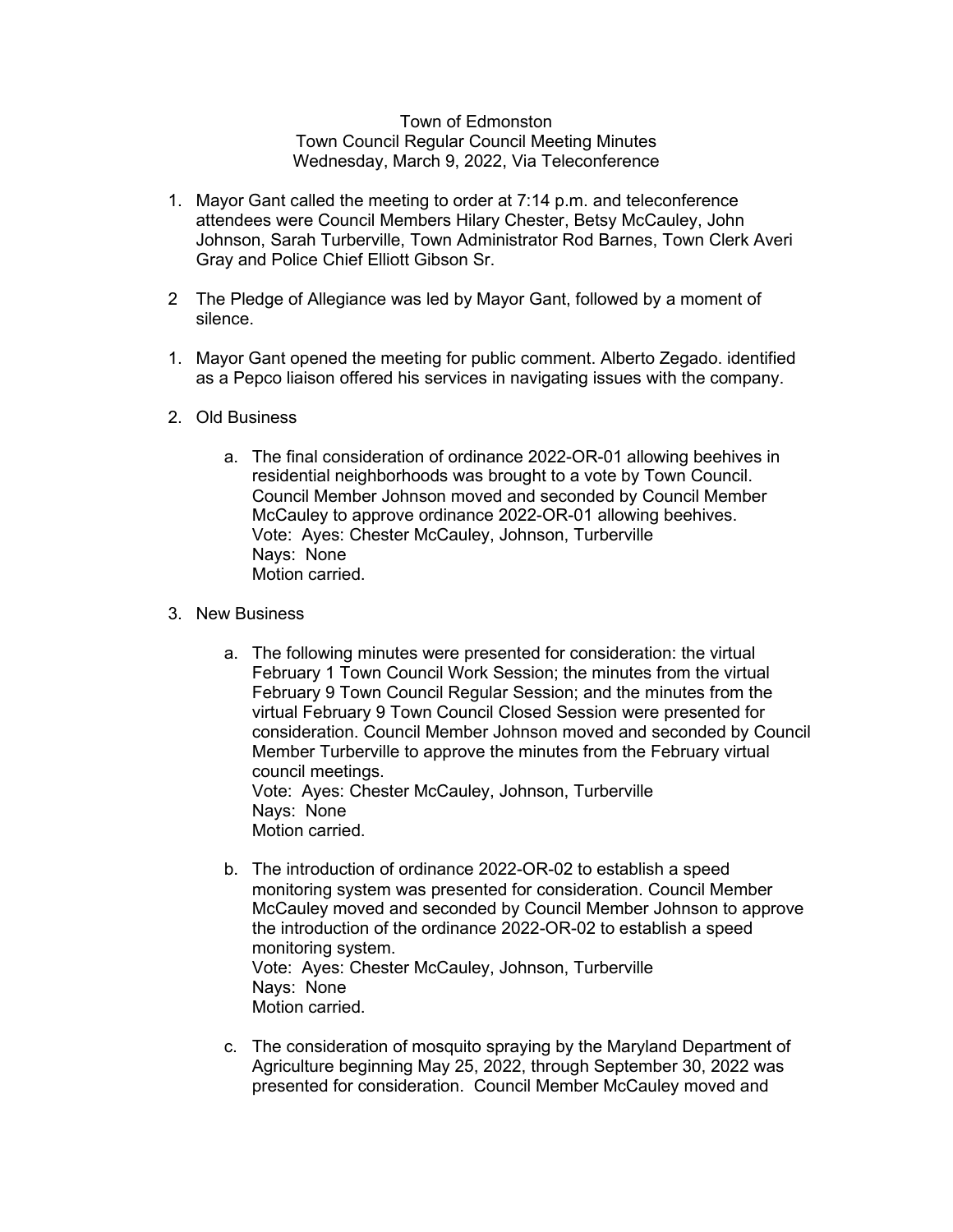seconded by Council Member Johnson to approve mosquito spraying by the Maryland Department of Agriculture. Vote: Ayes: Chester McCauley, Johnson, Turberville Nays: None Motion carried.

- 4. Police Department Report (Police and Code Enforcement) Police Chief Gibson reported one felony assault, one theft and three thefts from autos during the month of February. He noted under Code, that there were five violation followups conducted, twenty-five home and business inspections and four municipal infractions. Chief Gibson also reported that an eviction occurred, and a young adult male reported missing for 24 hours returned to his home. The police department has purchased a noise meter and office Eric Beale received training. The part-time code officer will also receive training on use of the noise meter. The police department will begin patrol on bicycles and has purchased two new bikes and are refurbishing one they already have. Chief Gibson thanked Council Member McCauley for her help with the interviews of police department new hires.
- 5. Town Administrator Report (General Government and Public Works) Mr. Barnes reported receipt of a grant for additional rain gardens to be constructed on Hamilton Street, increasing the number to fifty throughout the Town. Intern Bethany Sims/Chesapeake Conservation Corp Member received grant funding to co-host with the Eco City CCC member an "All Hands-on Deck" project to create a meditation garden and planting in July. American Bloom will be in Town June  $23<sup>rd</sup>$  and  $24<sup>th</sup>$  to evaluate the Towns' efforts in floral display, landscaping, urban forestry, heritage preservation, overall impression, community vitality, and environmental initiatives. The Maryland Municipal League (MML) conference registration is open for the Council wanting to attend. As part of the conference, MML is featuring several MD towns/cities and Edmonston is one of the locations to spotlight. Upcoming events include on 3/24 a work session with the consultant conducting the economic development strategic plan; Dumpster Day 3/26; Arbor Day and Spring Fest on 4/9 with a caravan through Town and an art workshop led by Operations Arts at Veterans Park. Victory Grace continues food offerings on Saturdays at Town Hall.
- 6. Council Dialogue

Council Member Johnson reiterated concerns for pedestrians at the Kenilworth Avenue and Decatur intersection. Council Member Chester reported that she was able to recruit a volunteer to translate for the economic strategy workshop with Town residents. Council Member McCauley thanked Chief Gibson for obtaining the noise meter. Council Member Turberville had no further comments.

7. Mayor's Comments

Mayor Gant was pleased to share that the Prince Georges County redistricting efforts were stopped by the courts and therefore Edmonston remains in District 5. The contract with Bates Trucking and Trash Removal is ending soon and the Town will accept bids from other interested vendors in April.